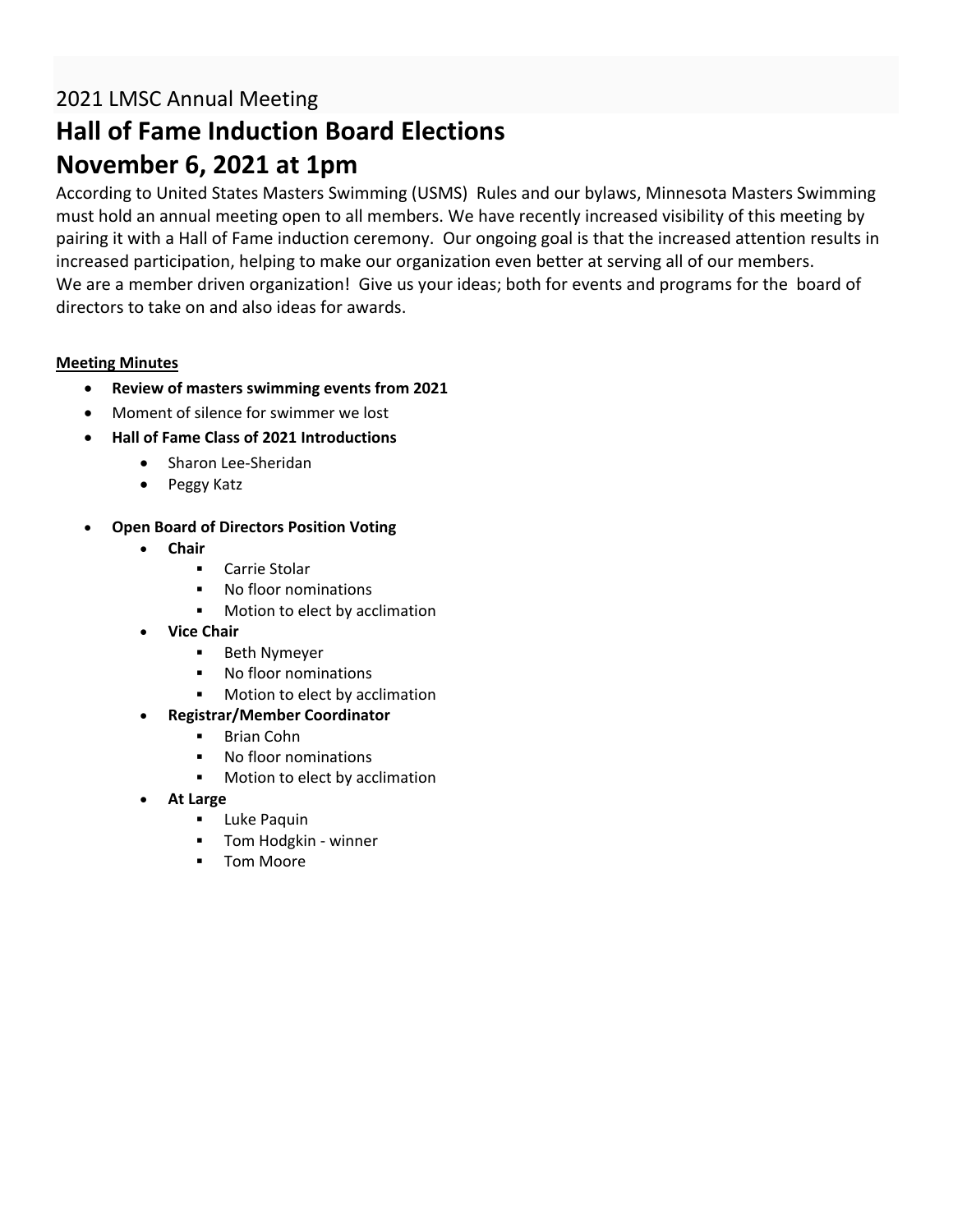### **2021 MN LMSC Board of Directors**

Vice-Chair\*: Beth Nymeyer Treasurer: Duane Jacobson Secretary: Gary Kovacs Registrar/Member Coord.\*:Mark Kaplan At-Large\*: Luke Paquin At-Large: Katy Vandam

#### **USMS Designated Committee Chairs:**

Event Sanctions – Patrick Strother Officials – Sue Moen Coaches Services – Carrie Stolar & Elizabeth Nymeyer Communications – Mark Kaplan Email Blasts/Newsletters – Mark Kaplan

#### **Standing Committee Chairs:**

Pool Competition –Mark Kaplan (Interim) Fitness & Social – Elizabeth Nymeyer National Team Coordination Open Water – Nicki Phillips Records – Marc Anderson Foundation – Tom Hodgson Volunteers & Recognition – OPEN

Governance & Legal –Landon Ascheman

Ombudsperson – Karen Zemlin Webmaster - Mark Kaplan

#### **Club and Workout Group Representatives:**

Edina Swim Club – Jennifer Mulheran Foxjet Masters – Sue Mohn Hopkins Masters – Nicki Phillips MN ICE – Alli Beardsley Relaykers – Martha Arradondo Riptide Masters – Brian Cohn

#### **Special Committee(s) Chair(s):**

Elections/Nominating Committee- Landon Ascheman \*Indicates Exec Board positions that are completing a 2 year term

#### **2021 USMS Board of Directors - Carrie Stolar**

Carrie has been elected to the USMS Board of Directors as the USMS Secretary after serving 2+ years as an At large member of the USMS Board.

#### **2021 USMS National Committees**

Several Minnesota Masters volunteers also serve on USMS National Committees

LMSC Development Committee, Diversity and Inclusion - Tom Moore

Awards & Recognition Committee – Beth Nymeyer

ALTS Programming Committee, Swimming Saves Lives Foundation - Carrie Stolar

#### **Dorothy Donnelly Service Award - Beth Nymeyer**

For her contributions to Minnesota Masters as Vice Chair, Fitness Chair, Coaches Chair. And for her tremendous commitment to coaching excellence. And, for her energy, skill, and leadership on the Awards and Recognition Committee for USMS.

#### **Volunteers**

We are a volunteer-led organization.

Please consider volunteering – you can help out at an event, you can participate on a committee, or you can join the board of directors – whatever fits your interests and skills!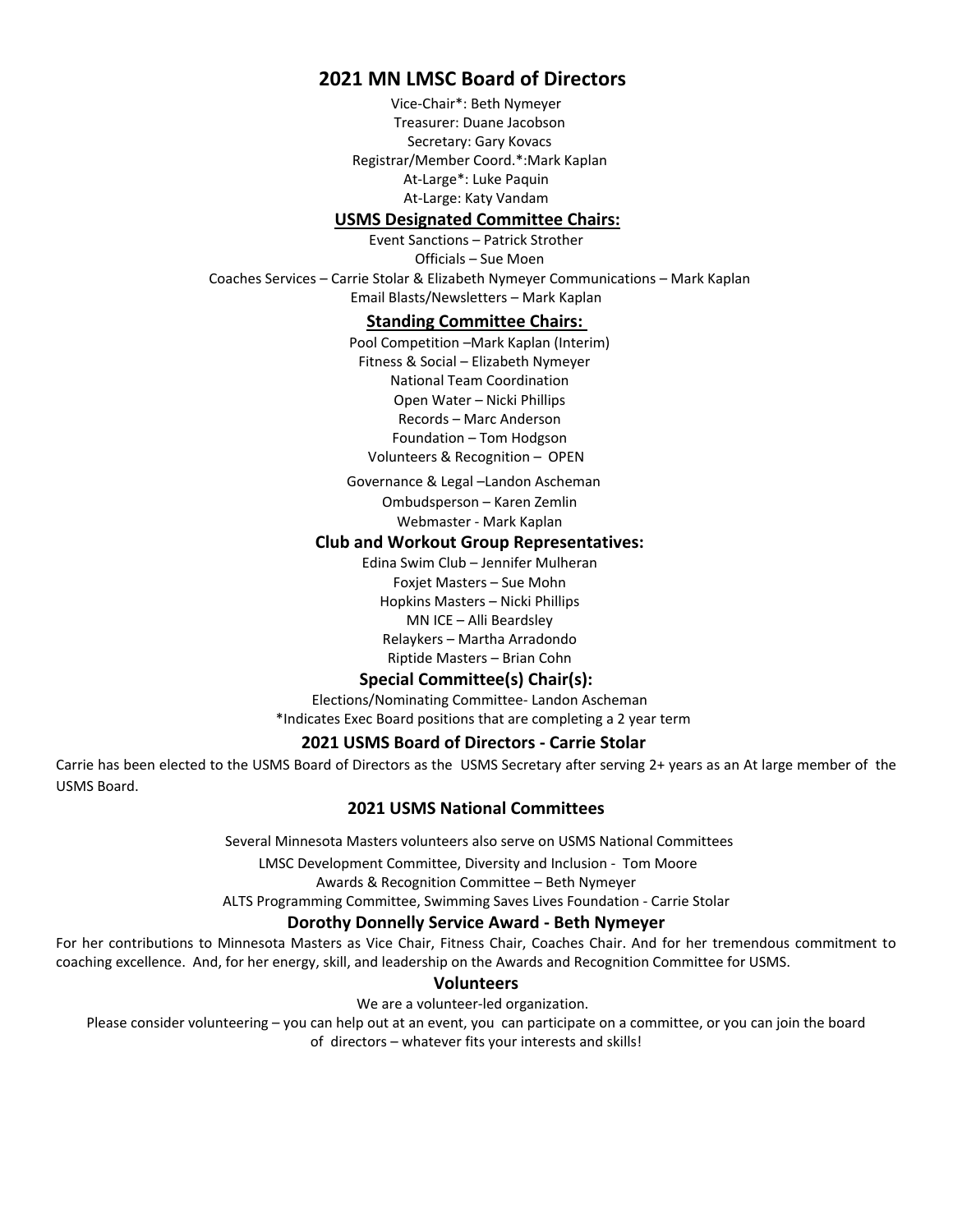## **\*Volunteer of the Year\***

This year we as a board would like to posthumously recognize Shannon Ward Swartz as our Volunteer of the year. As some may know Shannon was a stalwart volunteer at almost all of our meets over the past several years, even bringing her grandchildren to help. Sadly Shannon passed away earlier this year. We will never forget her.

## **2021 Open Water Half Marathon**

The Half Marathon Series returned in 2021.

Swimmers who completed 2 mi + 1 mi at Lake Harriet, 5K (3.1 mi) at Lake Minnetonka, 5 mi at Lake Minnetonka, and 2 mi at JJ Hill have swum 13.1 total miles and completed the Twin Cities Open Water Half Marathon series.

Congratulations to all who participated in any of our open water events this year!!

# **Silver Swimmer Club (25 years)**

If you have been a Masters Swimmer for 25 years or more, we want you to have a silver MN Masters cap. Due to inconsistent record keeping at the national office, this is an "honor system" award. Please email chair@minnesotamasters.com and we will mail you one!

We want to acknowledge fast swims and the swimmers who achieved them, but we also want to acknowledge people who show up and put in the work and share in the fun.

### **USMS "Go the Distance" Fitness Tracking**

Swimmers who logged any mileage during 2020

Aaron Kelson Amanda Sharp Amy Parratto Anne Currie Aaron Kelson Amanda Sharp Amy Parratto Anne Currie Bill Durell Bob Quinlan Bonnie Carlson-Green Brad Kanter Carolyn Fittipaldi Carrie Stolar Craig Collins Dale Sulzle David Kough Gary Kovacs George Klus James Hoke Jamie Van Etten Jeremy Busch Jose Rosales Yepez Joseph Anderson Joseph Benacci Karen Urevig Karen Zemlin Katherine Kaiser

Kathryn Vandam Katie Melmer Kerry Hoffman Kip Kirkpatrick Larry Kraft Laura Kueny Lisa Ramsey Marc Anderson Maureen Mook Megan Hughes Michael Rothweiler Nathan Overby Nicki Phillips Pamela Ogden Paul Worwa Peggy Kratz Randal Ness Randy Schlichting Richard Brown Robert Gordon Sally Martin Sandra Frimerman-Bergquist Sarah Hromada Shannon Swartz Thomas Hodgson Todd Miller Tracy Pechmann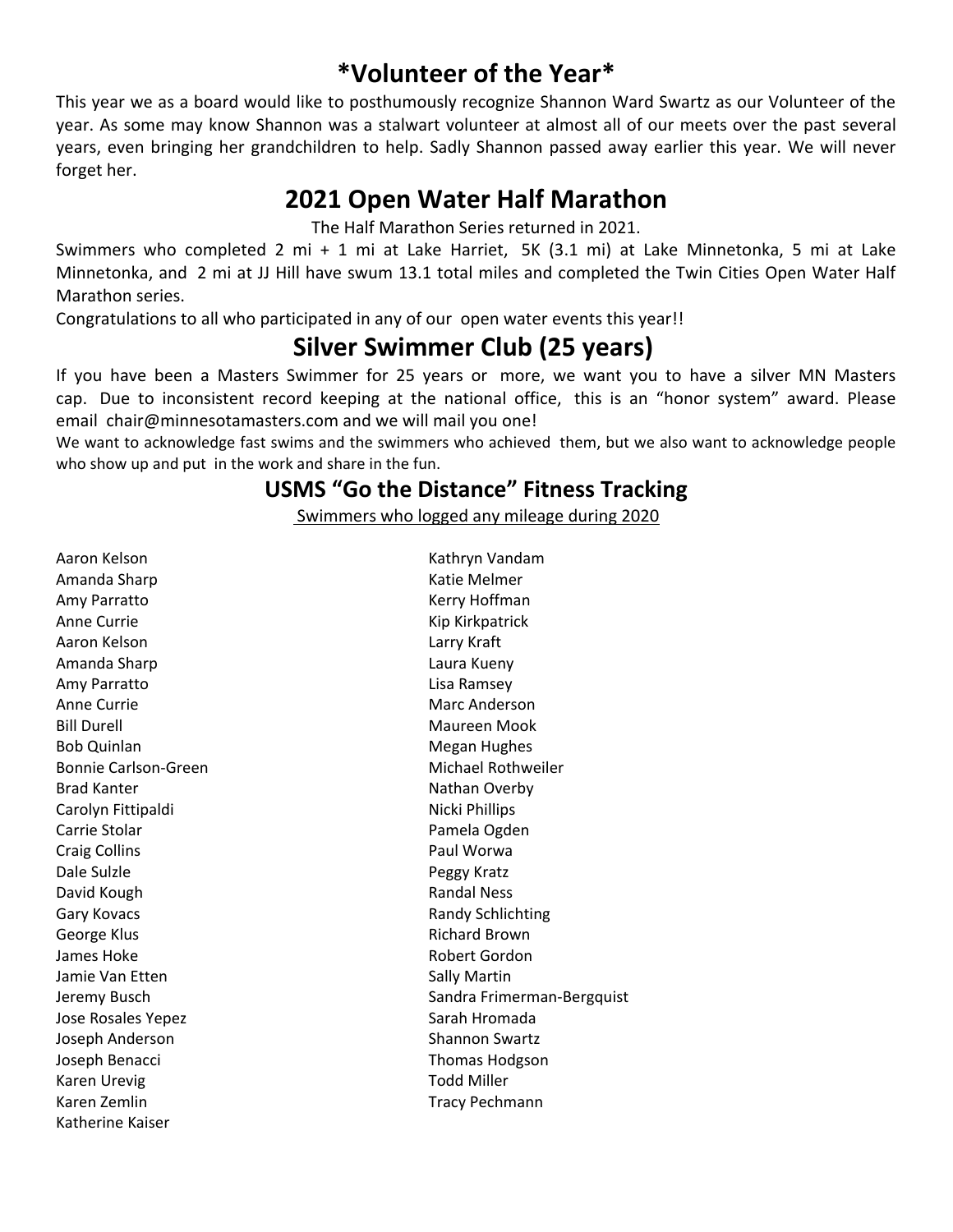2022-2023 Executive Board Elections Chair (2 year term) Vice Chair (2 year term) Beth Nymeyer Registrar/Member Coordinator (2 year term) Brian Cohn At Large (2 year term) Luke Paquin Tom Hodgson Tom Moore **Swimming Hall of Fame Class of 2021**

> Sharon Lee-Sheridan & Peggy Kratz **Previously Honored**

Dave Anderson Ruben Berg Marc Anderson Johnny Bergman Roger Bosveld Mamie Brown Sandra Frimerman-Bergquist Ray Hakomaki Trip Hedrick Tom Hodgson Brian Jacobson C Edward Johnson Bill Kansas Robin Kleffman James Kochendorfer Nancy Kryka

Judy Anderson Lallier Babs Larson Pete Magee Krisie Melsen Wayde Mulhern Jim Pelissier Barbara Scouler Sharon Simpson James Stewart Scott Tripps Kathryn Vandam Jill Whitney Mary Beth Windrath Paul Windrath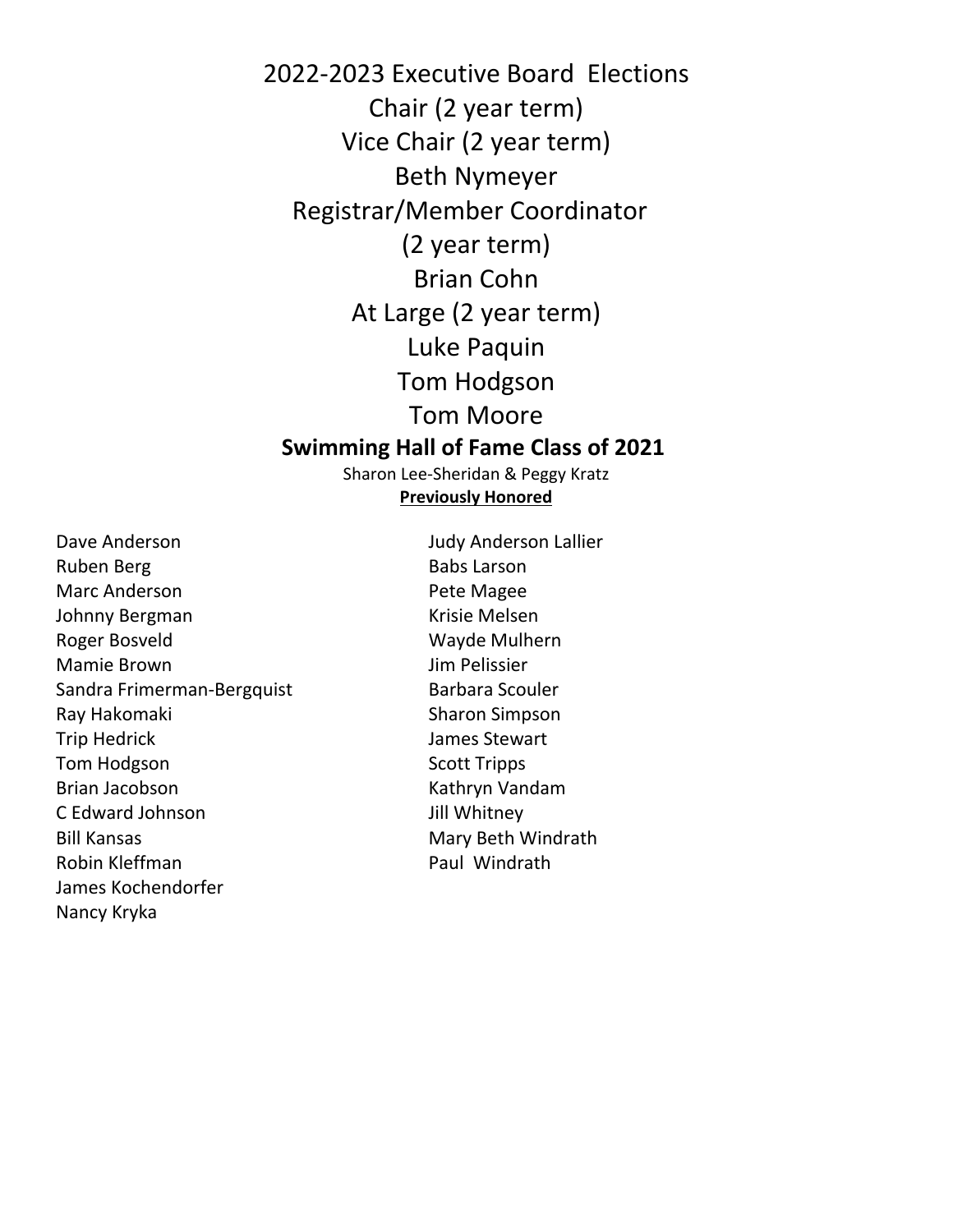#### **RECORD BREAKERS - Minnesota LMSC Masters Swimming**

2021 SCY – Short Course Yards 2021 LCM – Long Course Meters 2021 SCM – Short Course Meters [Minnesota and three western counties in Wisconsin] TOTALS SO FAR IN 2021: Individual – 56; Relays - 19 **Rowdy Gaines Masters Classic 13 - October 15-17, 2021** Jennifer Ridge (W50-54) – 50 Free **2021 Long Course Masters Championships – October 7-10, 2021** Jay Anderson (M65-69) – 50 Breast **2021 MN Masters LCM Championships – August 7-8, 2021** Abbey Erwin (W18-24) – 200 Back, 200 Breast, 100 Fly, 200 IM Karen Schmidt (W55-59) – 100 Back Marjorie Laskey (W60-64) – 100 Free, 400 Free Sarah E Nelson (W65-69) – 50 Free Sharon Lee-Sheridan (W65-69) - 400 Free Carol Smollen (W75-79) – 50 Back, 100 Back AnnLiv Bacon (W75-79) – 50 Fly, 200 IM Jack Swanson (M18-24) – 400 Free, 800 Free Eric Sande (M25-29) – 50 Breast Benjamin Fisher (M25-29) – 50 Breast\* Bryce Boston (M25-29) – 50 Fly, 100 Fly Scott Tripps (M50-54) – 50 Back, 100 Back, 400 IM William Schmitz (M55-59) – 200 Free Shane Hawes (M55-59) – 200 Free\* James Kochendorfer (M60-64) – 50 Breast, 50 Breast##, 50 Breast##, 50 Breast## Trip Hedrick (M60-64) – 50 Free, 50 Fly@ Norman Solberg (M80-84) – 100 Breast, 200 Breast David Arlander (M80-84) – 100 Breast\* Bill Kansas (M85-89) – 200 Free, 400 Free, 800 Free, 1500 Free Women 100 – 119 200 Medley Relay – Hopkins – Abbey Erwin, Nicole Ciavarella, Molly Woodford, Madeline Blumenfeld Women 240-279 400 Free Relay – Relaykers – Margo Brady, Allyn Silver, Sarah Hromada, Sharon Lee-Sheridan Women 240-279 400 Medley Relay – Relaykers – Sarah Hromada, Margo Brady, Sharon Lee-Sheridan, Jacqueline Strebe Men 72-99 200 Free Relay – Minnesota – Eric Sande, Noah Becker, Ming Yu Chan, Bryce Boston Men 320-359 200 Free Relay – Relaykers – David Arlander, Niel Petersen, Norman Solberg, Bill Kansas Men 320-359 800 Free Relay – Relaykers – Bill Kansas, Norman Solberg, Niel Petersen, David Arlander Men 320-359 400 Medley Relay – Relaykers – Norman Solberg, David Arlander, Bill Kansas, Niel Petersen Mixed 280-319 200 Free Relay – Relaykers – Marc Anderson, Mary Conway, Sharon Lee-Sheridan, Robin Kleffman Mixed 280-319 400 Free Relay – Relaykers – Robin Kleffman, Babs Larsen, Mark Kaplan, Sharon Lee-Sheridan Mixed 320-359 200 Free Relay – Relaykers – Bill Kansas, AnnLiv Bacon, Norman Solberg, Carol Smollen Mixed 320-359 400 Free Relay – Relaykers – Bill Kansas, AnnLiv Bacon, Carol Smollen, Norman Solberg Mixed 320-359 800 Free Relay – Relaykers – Niel Petersen, AnnLiv Bacon, Carol Smollen, Bill Kansas Mixed 320-359 200 Medley Relay – Relaykers - Carol Smollen, Norman Solberg, Bill Kansas, AnnLiv Bacon Mixed 320-359 400 Medley Relay – Relaykers – Carol Smollen, David Arlander, AnnLiv Bacon. Bill Kansas **U.S. Masters Swimming Short Course National Championships – July 21-25, 2021 Greensboro, NC** Carrie Stolar (W50-54) – 200 Fly **Swim into Summer LCM Masters Meet - June 4, 2021** Barbara Ballad (W60-64) – 100 Back James Kochendorfer (M60-64) – 50 Breast, 100 Breast Gary Muchow (M60-64) – 200 IM Women 160 – 199 400 Free Relay – Stacey Thureen, Carrie Stolar, Molly Woodford, Elizabeth Nymeyer **West Express Master Maynia – May 16, 2021** Peggy Kratz (W60-64) – 50 Free, 1000 Free, 200 IM Amy Parratto (W60-64) – 200 Back AnnLiv Bacon (W75-79) – 50 Fly Curt Wood (M40-44) – 1000 Free [25 year old record] Bill Kansas (M85-89) – 50 Fly, 100 IM, 200 IM Women 55+ 400 Medley Relay – Amy Parratto, Judith Bloom, Peggy Kratz, Sara Stoltman Women 65+ 400 Medley Relay – Sharon Lee-Sheridan, Paula Pendergast, Babs Larsen, Mary Conway Women 65+ 400 Free Relay - Paula Pendergast, Sharon Lee-Sheridan, Mary Conway, Babs Larsen Mixed 55+ 400 Free Relay - Gary Muchow, Peggy Kratz, Amy Parratto, Steven Gruenwald **Spring Sojourn 2021 (Riptide Masters) Meet – March 28, 2021**  Amy Parratto (W60-64) – 100 Back James Kochendorfer (M60-64) – 50 Breast, 100 Breast \* swam faster than the current MN LMSC Record, but was second place ## Broke record more than once in a meet. Only the fastest one applies.

@ - FINA World Record